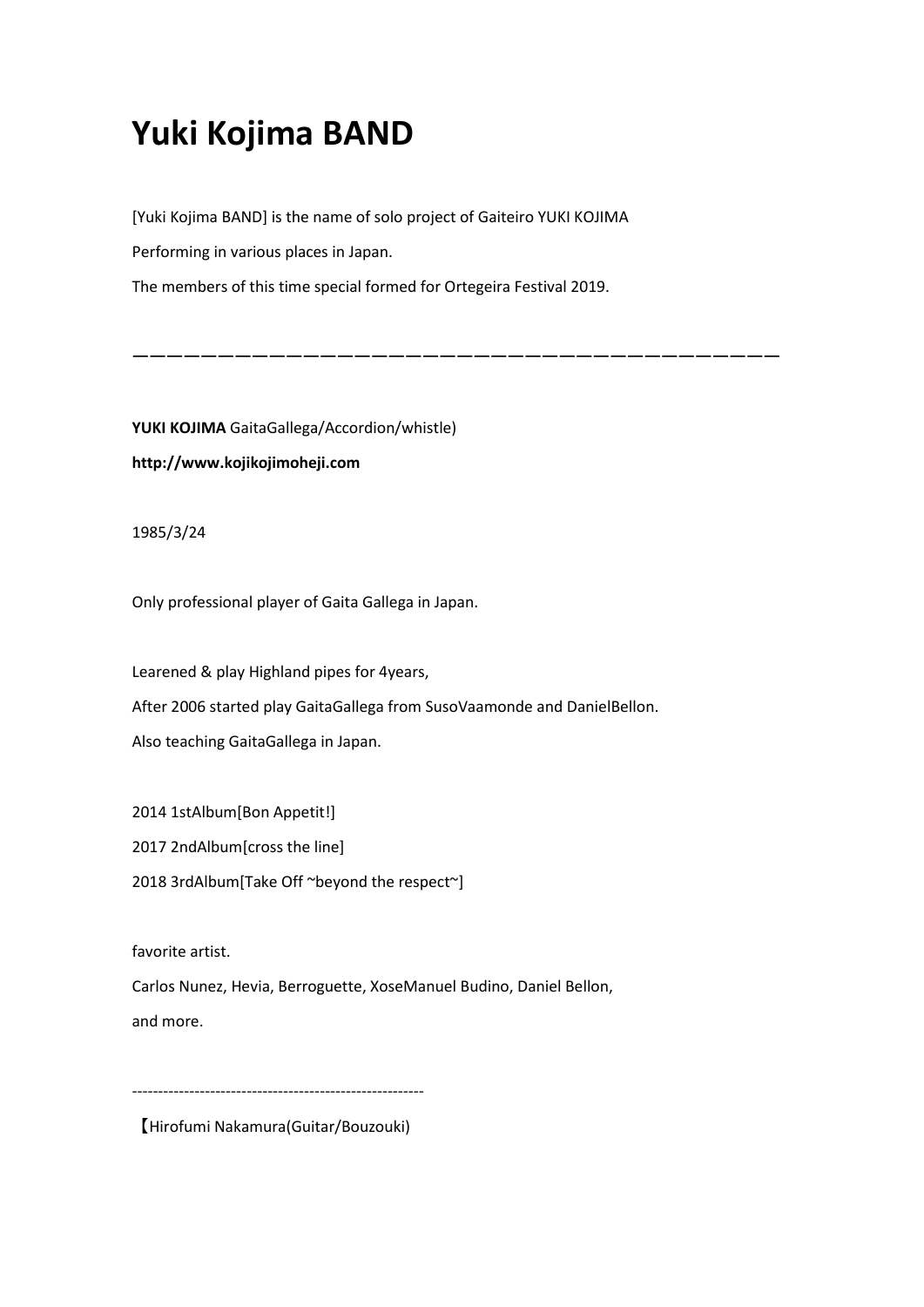Hirofumi Nakamura started to play the piano when he is very young. Through his student days, he became a multi player, who can play the guitar, the bouzouki, the accordion and the mandolin. He is a member of several Celtic music bands in Japan, like tricolor, John John Festival, O'Jizo and so on. He also plays as support musician for several singers, bands and recordings. And besides, he composes and plays music for movie, drama and contemporary dance.

He performed at Celtic Colours Internaional Festival in Canada(2016), Woodford Folk Festival(2018), National Folk Festival in Australia(2019) and played at "WALLFLOWER" by Inbal Pinto & Avshalom Pollak Dance Company in Israel(2014,2015,2016).

--------------------------------------------------------

## 【**Ayako Okunuki**】**(Violin/Fiddle/Tap)**

Graduated from the Toho Gakuen High School Music Department and has earned a Bachelor in Music Performance from the Toho Gakuen School of Music. Has been taught by such notable musical instructors such as Mihoko Takada, Attila Szabó and Takeaki Sumi. She has received several awards at music competitions, such as at the All Japan Junior Classical Music Competition, where she received the Juror's Special Prize, the Legacy Competition, where she received First Prize in the Ensemble competition, the Gold Prize and the Yamaha Prize. She entered the Canetti International Violin Competition in Hungary where she received Second Prize in the ensemble competition and Fourth prize in the solo competition. She has traveled to Ireland to learn the traditional music there. After returning to Japan, she formed the Chieftains tribute band, the Lady Chieftains, recognized by the original Chieftains band. She has also performed and collaborated with the likes of the Chieftains and many other traditional artists both internationally and within Japan. She has performed in venues as diverse as the Irish Embassy in Tokyo and the Japanese Prime Minister's Official Residence. She formed the three-person unit, KOUCYA, formed from members of the Lay Chieftains, which has released their first album. She has also participated in several recordings, such as with Noriyuki Makihara, the Funky Monkey Babys, and for TV commercials such as for Black Nikka Whiskey, soundtracks for the Japanese drama series "Doctors: The Ultimate Surgeon", "Ultimate Zero" and the animated series "Blood Lad", as well as Mitsuda Yasunori's soundtrack for the animated feature film "Black Butler: Book of the Atlantic". She participated in festivals and workshops while traveling around Canada, learning new Celtic fiddle styles such as those of Prince Edward Island and Cape Breton Island, as well as the Franco-Quebecois style, which involves foot percussion played simultaneously with fiddle playing. At present, she plays solo, ensemble and orchestra concerts, as well as various events such as music festivals. She mainly plays Classical and Irish music, as well as having an active teaching career.

【Kenji Kaminuma】(bodhran/percussion/drums)

---------------------------------------------------------